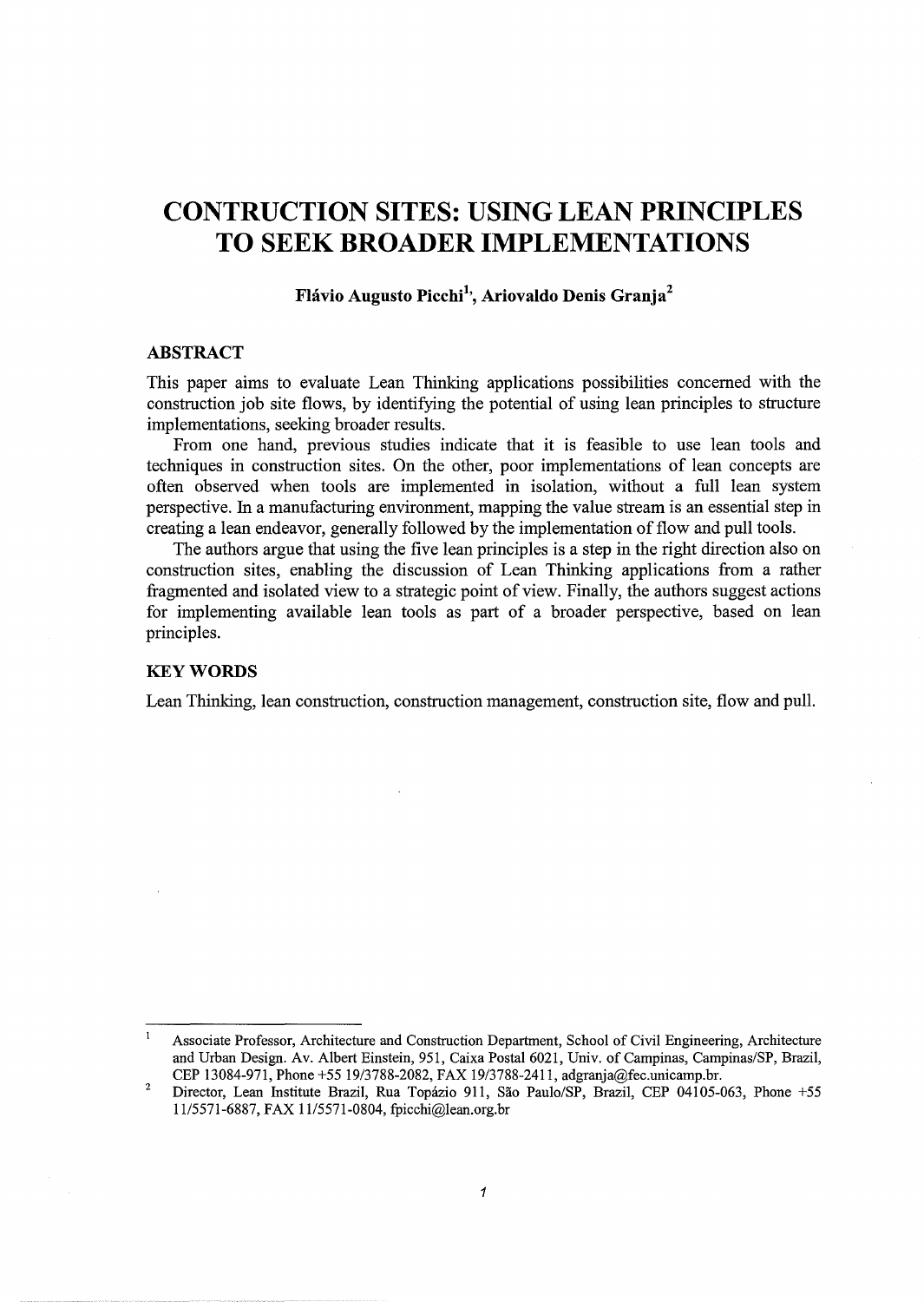### **INTRODUCTION**

The concept of Lean Thinking has its roots on Toyota's Production System (TPS), specifically in the automotive industry. Womack *et al.* (1991) first introduced this concept by establishing a new paradigm for production in a manufacturing environment. Lean Thinking relies heavily on eliminating waste, understood as any human activity that absorbs resources but creates no value (Womack and Jones 1996).

Construction differs in many ways from manufacturing. Koskela's pioneer work (Koskela 1992) was the first attempt to seek understanding of Lean Thinking on the construction sector. Since then, several researches have been performed (e.g. Howell and Koskela 2000, Howell 1999, Ballard and Howell 1998) aiming to establish a conceptual understanding as well as to devise successful practical applications in the context of construction.

The present research consists mainly of a literature review. By using this exploratory methodology, the authors aim the development of a systems synthesis and a conceptual framework. The authors employed an inductive approach from existing works in this field, seeking a wider conceptual synthesis. This framework is based on the five lean principles stated by Womack and Jones (1996): value, value stream, flow, pull and perfection. In this study the approach is limited to the job site flows. This discussion is part of a broader framework of crossing the five lean principles and the five construction flows, namely, business, design, supply, job site and use and maintenance flows (Picchi 2001)

While several cases of Lean Thinking applications in construction have been discussed, most of them focus on isolated tools and techniques (Santos 1999). This kind of application is considered a major reason for poor implementation of lean concepts, consequently yielding few meaningful results (Rother 1997). Lean Thinking successful implementation demands for a correct perception of philosophy, systems and techniques involved (Shook 1997).

The main goal of this research is to appraise examples of Lean Thinking applications possibilities restricted to the job site flow, by figuring out potentials of taking lean principles to structure implementations, focusing on broader results. The analysis aims to provide a wider and integrated understanding of lean concepts and techniques that may be applied to construction sites, and to determine present gaps and future research priorities as well.

# **LEAN TOOLS IMPLEMENTATIONS AND THE FIVE LEAN PRINCIPLES**

There are several reports on implementing lean tools in the job site flow. In the following sections, the authors present and discuss some related works on this issue in the context of the five lean principles. The authors do not aim to show a complete survey of all the works related to this issue, but rather to refer to selected examples of how lean tools have been employed.

# VALUE

The correct definition of how value is perceived from the client's point of view is the starting point to the application of Lean Thinking. Focusing on the whole enterprise, this perception includes the determination of the main characteristics of the product and the associated benefits the client is willing to pay for. This is the first step to waste recognition, defined as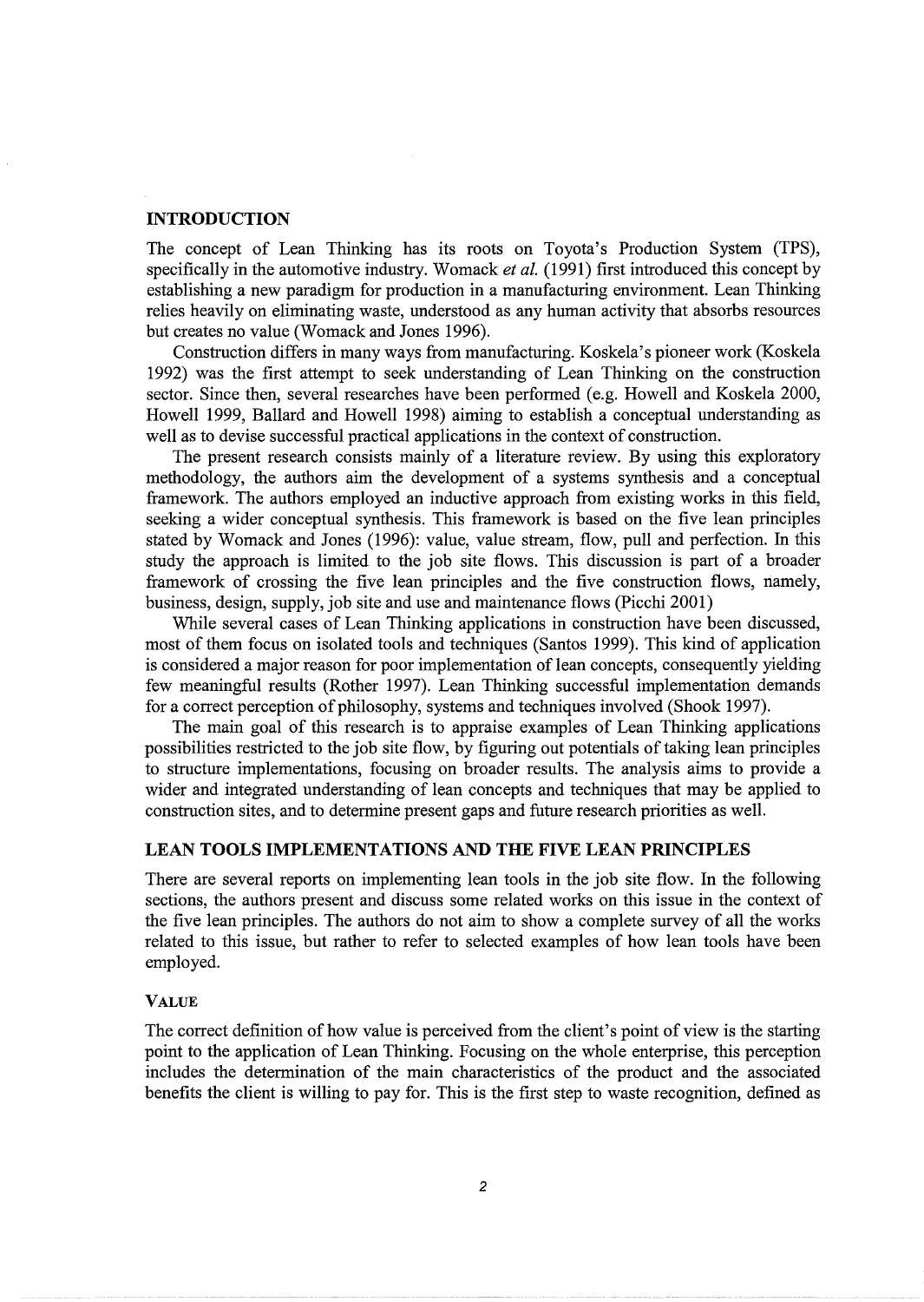everything that adds no value from the clients' perspective (Womack and Jones 1996). As this work focus exclusively on the job site flow, its particular consideration is affected in a certain way.

One possible explanation for these specifics could be identifying on the job site processes, what is perceived as value from the client's point of view. One can point out that traditional construction process improvements are related to this principle. However it is important to observe that these improvements are generally conceived having in mind cost reduction, what is an important part of value, but not always considering possibilities of enhancing features that are perceived as value by the client's eyes.

## VALUE STREAM

Managing physical flows of people, materials and equipment in construction sites must be taken as part of the production planning and control process (Alves and Formoso 2000). In another related work, Elfving *et al.* (2002) have examined the reduction of lead times for specific components, such as electrical switchgear. Results pointed out that long lead times have are caused by the large number of design iterations and change orders.

Ballard *et al.* (2002) and Ballard and Howell (2003) used a process map flow to analyze precast concrete fabrication. That approach was useful to identify opportunities of using flow and pull lean techniques. Results report improvements up to 181% in the productivity rate. In another work, Walsh *et al.* (2003) identified opportunities of reducing 30% the cycle time in high volume home building, analyzing a extended process map of trades.

The Lean Thinking analogue tool for depicting production processes is the value stream mapping (Rother and Shook 2000). By adopting this approach, process understanding can be improved and conditions for reducing variability and waste are achieved.

Mapping the value stream of ready-mix concrete regarding hatching and delivery has been carried out by Tommelein and Li (1999) Results showed that the current practices for managing the concrete supply chain upstream could be improved toward a just-in-time (JIT) lean approach. Structural steel supply flow in industrial and building construction has been analyzed by Tommelein and Weissemberger (1999) Again by using value stream mapping lean tool, results pointed out to the use of buffers at nearly all stages in the process, hindering the steel to flow properly. These evidences show that remarkable process improvements may be achieved by implementing lean concepts in a broader scope.

#### FLOW

The concept of flow is one of the core elements of Lean Thinking philosophy to achieve complete removal of waste. It is related to the ideal of flowing value without interruptions, eliminating waste and reducing the lead time of generating new products or services (Womack and Jones 1996). Practical implementations are geared towards production cells for instance, where remarkable productivity gains can be achieved. Concepts applied in this context are: one piece flow, multi-functional operators, and controlled and standardized rhythm (Rother and Harris 2002).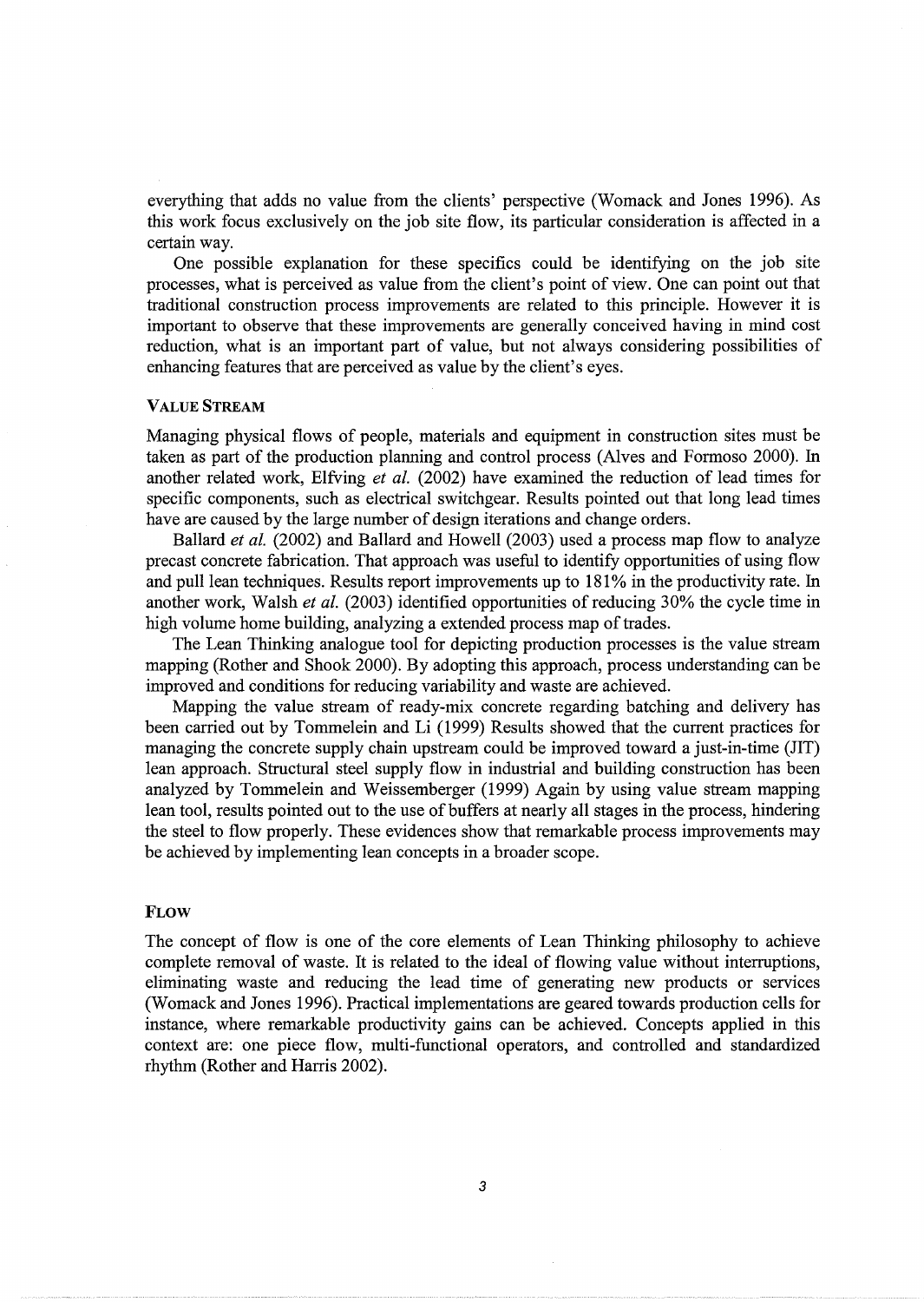Creating continuous flow in construction sites is a huge challenge due to its fragmented nature, low standardization patterns of activities, one of a kind features of construction's products, etc. (Koskela 2000). Randolph Thomas *eta!.* (2003) carried out a work flow study on three bridges construction sites. Results showed 12.063 hours of labor resources employed on the three bridges, and from these 4.601 hours (38%) were related to reworking, batch and queues, and other inefficiencies. The Last Planner system of production control (Ballard 1997, Ballard 1999b, Ballard 2000) seeks to quantify work flow reliability by the PPC (percentage of planned assignments completed). According to Ballard (1999b), PPC has been measured at levels ranging below 30% to 60%, with rare exceptions above those levels. Raising PPC at levels above 90% seems to require some additional actions as pointed out in that work.

Santos 1999; Santos *et* a/.1999; Santos *et a!.* (2000) and Santos and Powell (2001) identified the use of some tools to support flow in six job sites. The authors pointed out that implementations of reducing work in progress and downsizing batches in construction sites, important elements for creating continuous flow, are still unusual.

One of the cornerstones for achieving continuous flow on manufacture is the working cell (Suzaki 1987); however, initiatives of implementing this concept in construction are still rare. Working cells in construction job sites have been addressed in a pioneer case study focusing on drywall technique (Santos *et a!.* 2002). Results showed that visual controls in the workstation, packages and in the employed materials are key features for achieving meaningful implementations of working cells in construction. Howell *et a!.* (1993) and Ballard and Tommelein (1999) have undertaken studies about the interaction between diverse work cycles concerning different teams. Results showed that unbalanced activities between construction trades are a important reasons for difficulties on stabilizing flow. Connected to this issue, repetitive and standardized work cycles in home buildings have been investigated by Ballard (2001).

Flow depends heavily on the quality management of activities being carried out. A voiding reworking related to quality deficiencies is essential for assuring products to flow properly. Research work on reducing variability by using *poka-yoke* (mistake-proof) devices has been undertaken by Santos and Powell (1999). According to this work, *poka-yoke*  devices could be installed on construction machinery supplied on site avoiding incorrect use of these kinds of products. In spite of that, little use of these mistake-proof devices has been noticed in construction sites, mostly of them related to safety management.

The use of visual control devices for implementing the concept of transparency is used in the lean system for immediate problem detection and to improve flow reliability. Santos *eta!.*   $(1998)$ ; and Formoso and Santos  $(2002)$  studied some examples of visual controls in job sites observing a tendency of straight correlation between transparency and efficiency in these cases. In a similar way, Reineck *et a!.* (2002) reported productivity gains in construction sites, by implementing improvements on process transparency. Moser and Santos (2003) depict the use of visual controls as imperative for implementing working cells in the construction sector.

Standardized work is another fundamental aspect for stabilizing flow (Rother and Harris 2002). At the same time, Santos *et a!.* (2002) showed the paradox of construction companies developing written standards but at the same time failing to implement and maintaining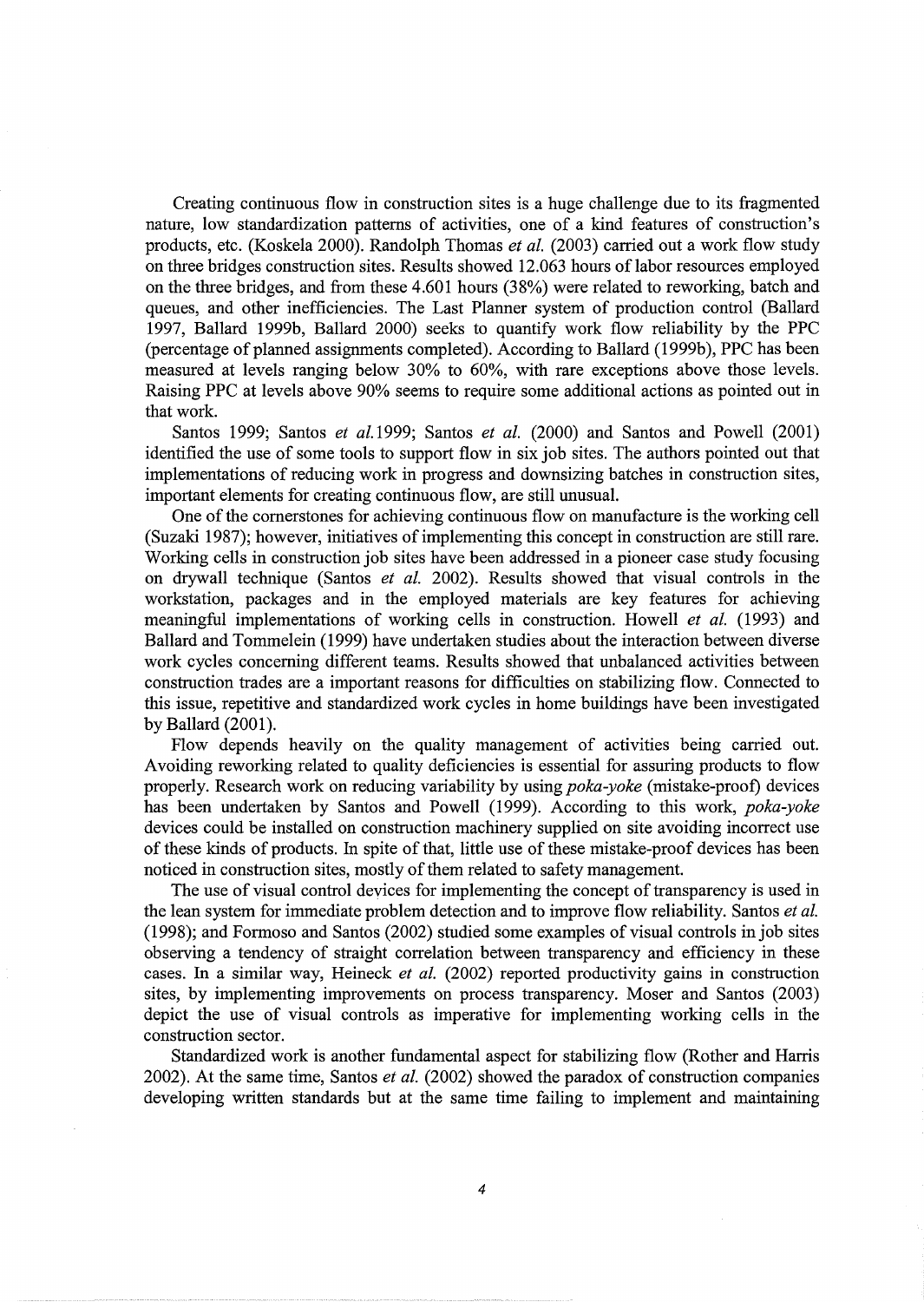standard practices. Results pointed out for an urgent need for a more widespread promotion of visual management approaches within the construction management. Work structuring is regarded by some authors as revisiting construction processes for waste reduction, and it can be considered as part of the requirements for achieving improvements on flow consistency (Ballard 1999a; Tsao *et al.* 2000, Tsao and Tommelein 2002, and Ballard *et al.* 2001).

#### **PULL**

Pull and flow lean principles are regarded as the core characteristics of Lean Thinking, and are cornerstones for the elimination of waste. A lean pull technique was successful reported in a pipe-spool construction process (Tommelein 1998). By using this technique, real-time feedback from the job site can be used to drive fabricator's off-site work, and vice versa. Benefits reported are smaller buffers, earlier project completion and increased productivity, when properly implemented. In a similar work, steel supply chain for industrial and residential buildings has been analyzed having in mind the pull production concept (Tommelein and Weissenberger 1999).

Just-in-time production (JIT) is also encouraged to construction application by implementing better managing practices for uncertainty elimination and causes of flow variation (Ballard and Howell 1995; Ballard 1998). More on implementing JIT logistics to the supply flow of building materials on site has been carried out by Bertelsen and Nielsen (1997).

#### **PERFECTION**

One may note a continuous progress in the adoption of quality systems programs in the construction industry. Results of this strategy are that reasonable improvements and standardization of tasks have been achieved. Lean Thinking adopts a quite broader concept of standardized work, which stabilizes processes by defining precisely: sequence, rhythm, and allowed inventory (LEI, 2003).

It is important to note that Lean Thinking focus on continuous learning and improvements directly on the base of the functional hierarchy, with a scientific and rotinized method (Spear and Bowen, 1999; Fujimoto, 1999). Adopting this strategy ensures one that problems can be efficient detected and rapidly solved. Therefore, one may point out that even in successful cases of quality programs implementation, additional elements based on lean concepts are necessary, so an environment of continuous improvements and learning is accomplished.

#### **DISCUSSION**

It is possible to infer from the literature (Rother 1997; Santos 1999, Johansen *et al.* 2002), and from the author's observations in the manufacture and in construction sites, that lean implementations are usually very fragmented. These pioneer cases are important steps towards lean dissemination in job sites, but lean tools use based on a broader lean system analysis is necessary for more significant results (Womack and Jones 1996; Liker 1997; Rother and Shook 2000).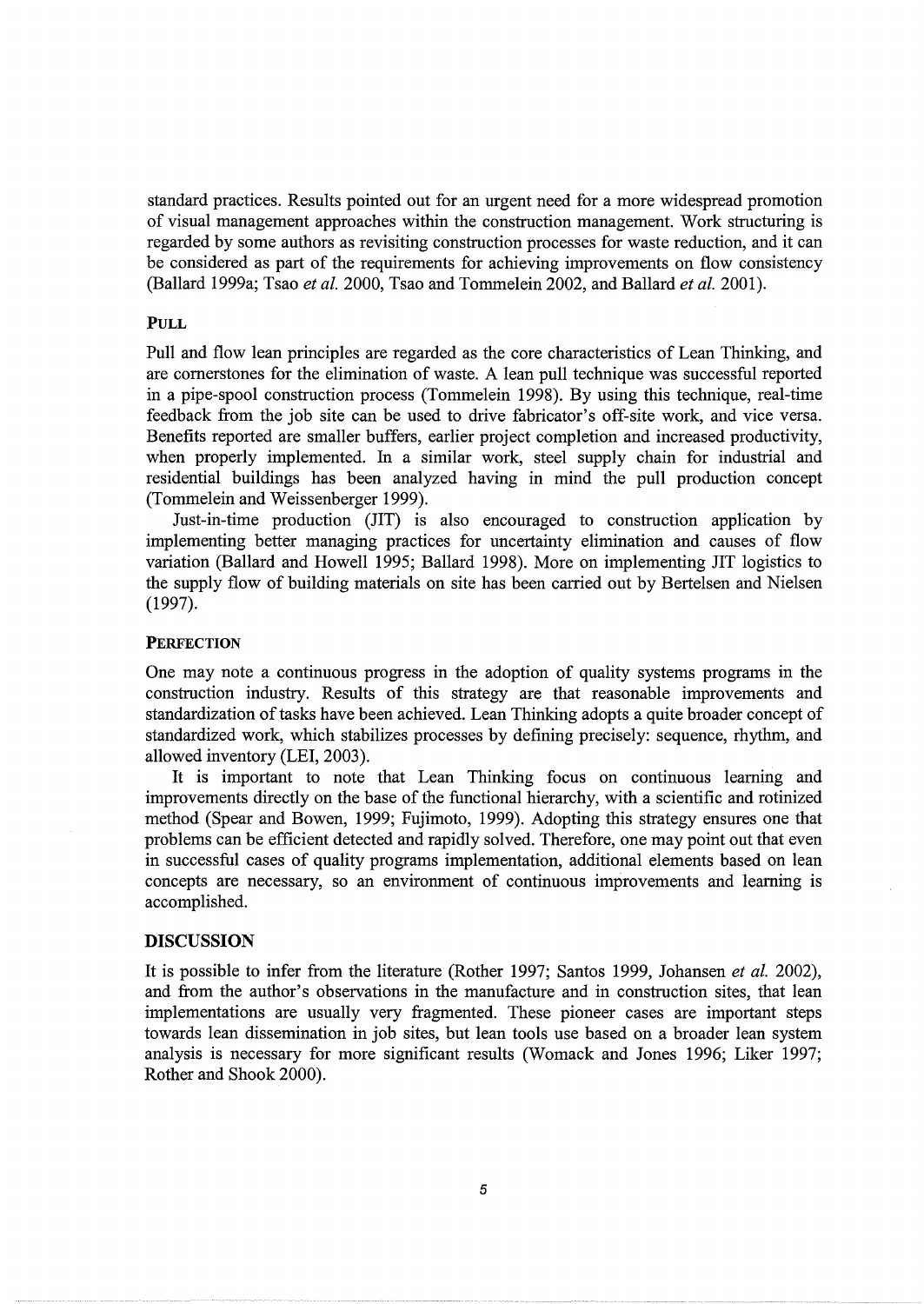

Figure 1 summarizes examples of lean tools already used in job sites.

Figure 1: Examples of lean tools already reported in construction implementations and suggestions for wider and integrated applications for the sector.

These examples indicate that, although these tools were developed in the different environment of manufacturing, they can be adapted to construction. The authors consider that lean implementations are also viable for the construction sector. Results obtained even in the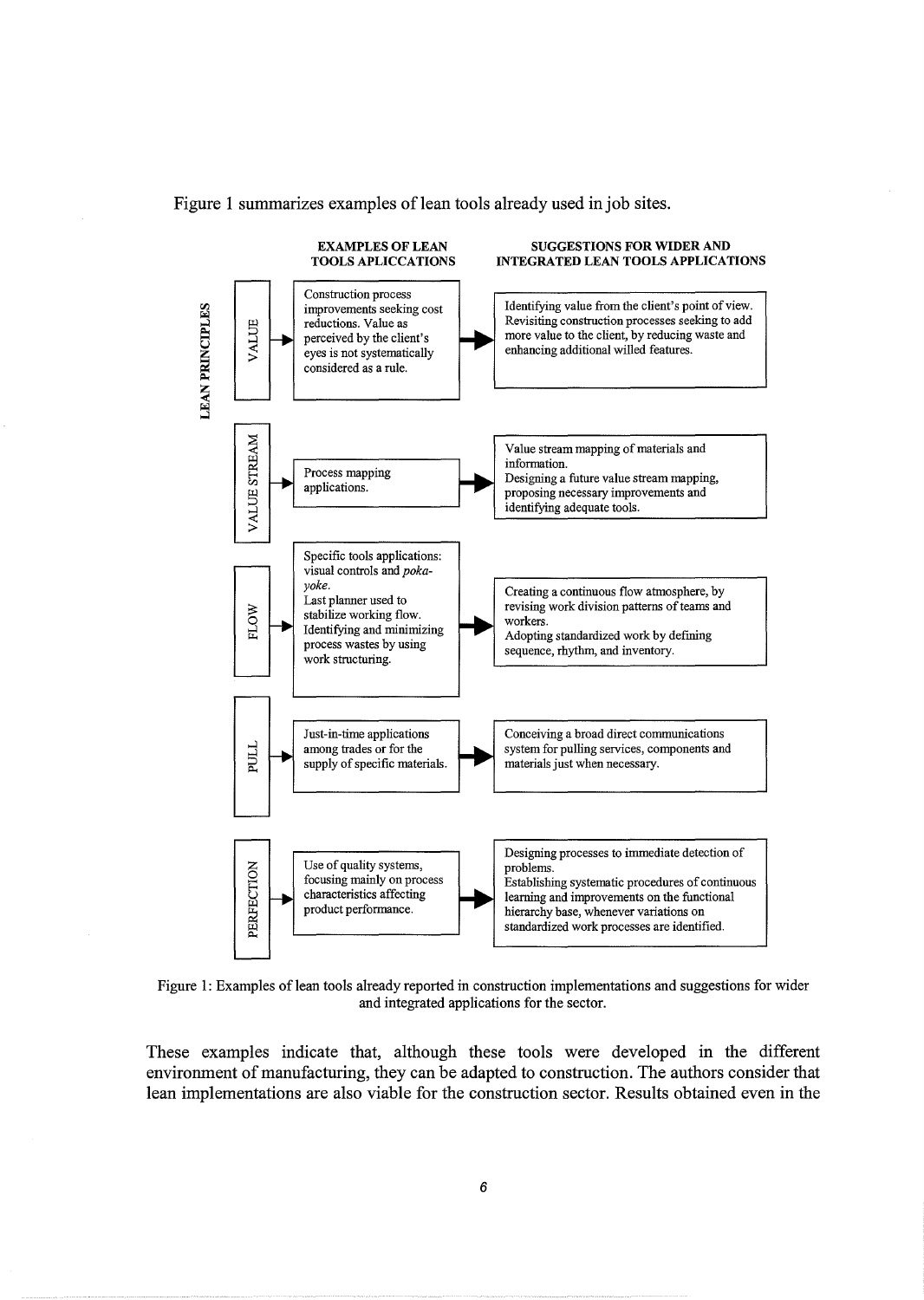present fragmented way of lean implementations are positive and encouraging (Ballard and Howell2003; Santos 1999; Koskela 2000).

In most cases just one tool has been used in each job site, without connection with other tools or lean principles. The understanding of each tool as a means for perceiving a lean principle, as depicted in Figure 1, is a first step for wider applications. Figure 1 also presents suggestion for extensive applications in job site, seeking core aspects implementation for each principle. Based on the literature review and on the authors' experience implementing lean in different industries, we can identify three different lean implementation scenarios, depicted in Figure 2.

Scenario 1 of Figure 2 shows the most frequent applications pattern observed so far in construction companies. The limited results obtained by this approach have already been discussed.

Scenario 2 represents a major step towards a wider application of lean thinking in job sites: the systematic interpretation of the five lean principles combined with tools use driven by a future state value stream mapping designed to improve flow. Value stream mapping as proposed by Rother and Shook (2000) is a powerful tool to provide a large view of a lean system for each company, avoiding fragmented implementations. This tool can provide a guide for several steps in a lean transformation, as we can conclude comparing, for example, with the six steps proposed by Serpell and Alarcón (1998) for construction improvements. Value stream mapping present state covers the two first steps: diagnostic of current situation and analysis and identification of improvement opportunities. Future state of value stream mapping gives direction for the third and fourth steps: definition and evaluation of improvement strategies and actions and planning of implementation. The process mapping cases referred in the previous section value stream show the potential of this kind of analysis, although the cases so far are applied to partial job sites activities and do not take advantage of the full value stream mapping, combining information and material flow (Rother and Shook 2000).

There is no notice of implementations in construction with the amplitude of scenario 2. The construction of this scenario is a challenge for future researches and practical implementations. In fact, researchers and practitioners face a larger challenge, that is, the application of lean to the job site as part of a company-wide transformation. This situation is illustrated in scenario 3 of Figure 2. As an example, Thomassen *et al.* (2003) describe a case of lean application in job site that made clear to the involved agents that job site implementation would not evolve without lean design and lean supply. The necessity of involving several functions of the company, such as product development, suppliers and customers relationships, etc., had already been emphasized by Womack and Jones (1996), but hardly accomplished (Rother 1997). Liker (2004) recognizes 14 management principles that drive the Toyota Production System, named The Toyota Way; these principles are organized in four categories: philosophy, process, people and partners and problem solving.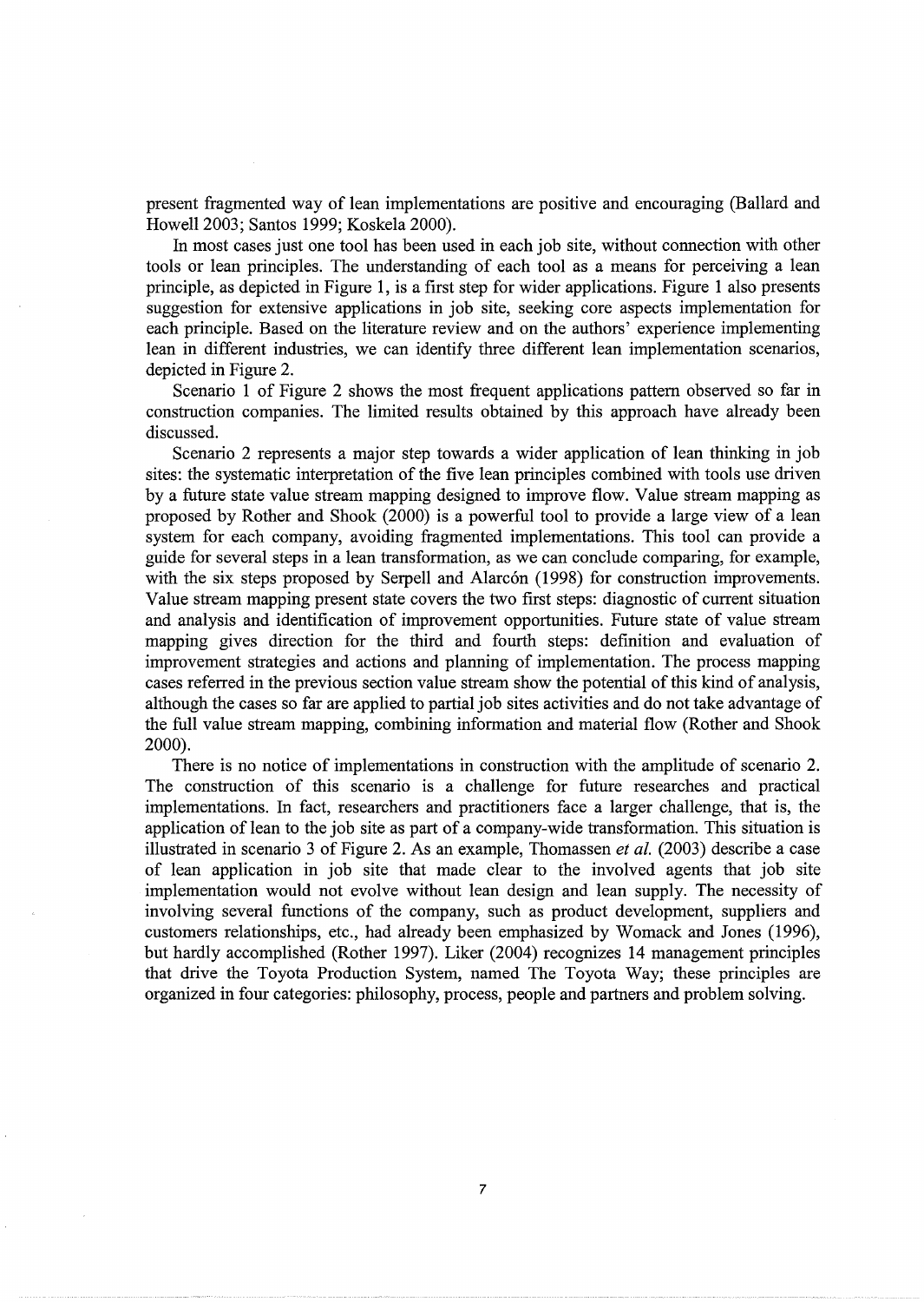

Scenario 1 - Fragmented tools application



Company X





#### Company X

Scenario 3- Lean Enterprise application

Figure 2: Different scenarios for lean application

It seems that lean implementations are most effective when considering the construction company as a whole, and should be considered as a long-term goal. Nevertheless, inadequate processes are a recurrent characteristic of construction sites. In this regard, Value Stream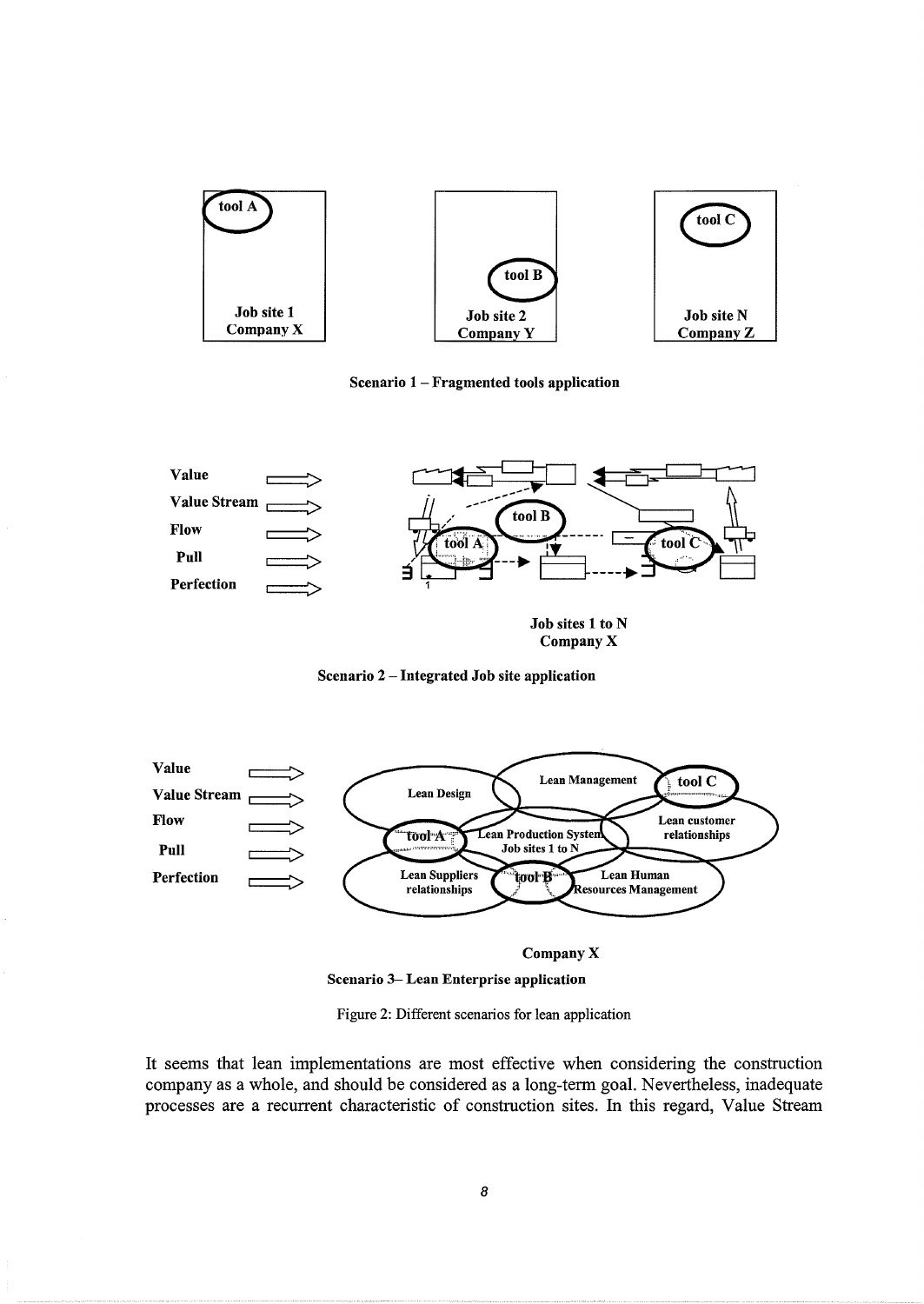mapping is a valuable tool for eliminating waste and promoting value. The authors consider that systematic improvements of processes via Value Stream mapping followed by flow and pull implementations are effective steps for lean implementations. One last point to Figure 2, Scenario 3, is that this integrated lean implementation status depends heavily on the leadership process. Leaderships should be in charge of seeking potential results by implementing lean, and by aligning them with the strategic targets of the company. The experience of the authors shows that lean implementations can be achieved by different ways, for instance, by a process of identification of lean potentials in another company by the leadership and then deciding to apply in his own, or even through specific lean implementations in pilot projects. As a rule, results obtained in the very first steps of lean implementations taught leaderships that wider and integrated applications are the key for even better outcomes.

#### **CONCLUSIONS**

Lean applications in job sites so far are mainly focused on isolated tools implementation, with limited results. These pioneer cases show that the tools can be used in the construction environment. Broader applications and higher level results can be achieved by using the five lean principles as a direction, value stream mapping to draw a future state and identify the adequate tools use, and considering job site implementation as part of a lean enterprise transformation.

The authors have noticed a lack of awareness on the following research issues:

• Using value stream mapping for the understanding of waste generation on construction sites, and correct actions for implementing available tools (Rother and Shook 2000).

• Full understanding of the flow principle applied to processes as a very first priority towards lean (Rother and Shook 2000). An environment of continuous flow should bring meaningful results, by adapting tools as described in Rother and Harris (2002).

• Broadening the understanding of standardized work within construction processes, continuous learning, and systematic improvements (Fujimoto 1999).

• Application of the lean business system to the whole construction company, resulting in more meaningful job site implementations, leading to a higher level of results (Womack and Jones 1996; Liker 2004).

## **REFERENCES**

- Alves, T. C. L. ; Formoso, C. T. (2000). "Guidelines for managing physical flows in construction sites." *Proceedings of the 8th Conference of the International Group for Lean Construction,* Brighton, UK.
- Ballard, G. (2001). "Cycle time reduction in home building." *Proceedings of the 9<sup>th</sup> Annual Conference of the International Group for lean construction.,* Singapore.

Ballard, G. (1999a). "Work structuring." *Lean Construction Institute White Paper-5,* [S.l.].

- Ballard, G. (1999b). "Improving work flow reliability." *Proceedings of the 7<sup>th</sup> Conference of the International Group for Lean Construction,* Berkeley, California, USA.
- Ballard, G. (1998). "Implementing pull strategies in the AEC industry." *Lean Construction Institute White Paper-*I, [S.l.].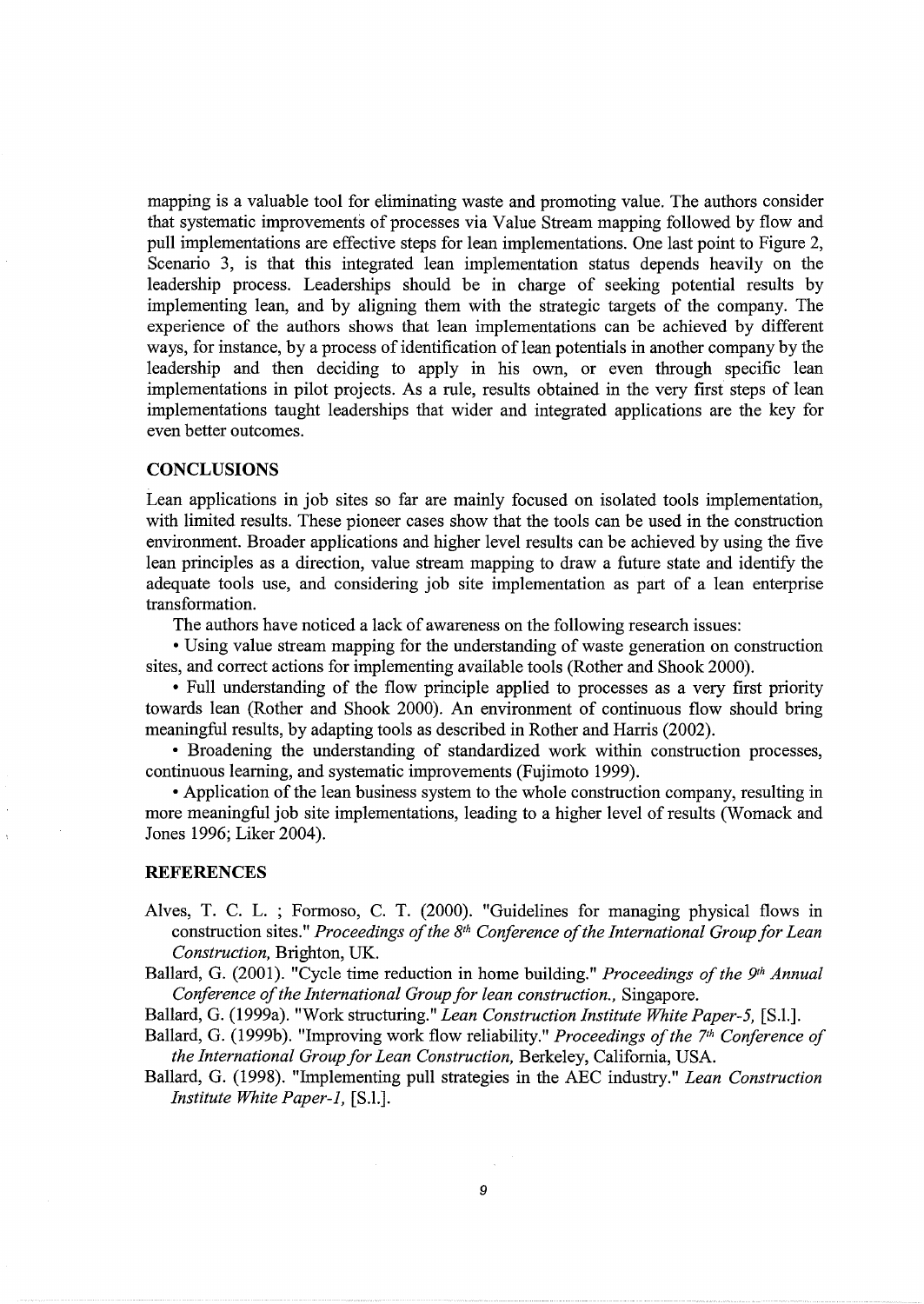- Ballard, G. (2000). "The last planner™ system of production control." Thesis (Ph.D.), School of Civil Engineering, The University of Birmingham, 192 pp.
- Ballard, G. (1997). "Lookahead planning: the missing link in production control." *Proceedings of the 7<sup>th</sup> Annual Conference on lean construction, Gold Coast/Australia.*
- Ballard, G.; Howell, G. (1998). "What kind of production is construction?" *Proceedings of the 6<sup>th</sup> Conference of the International Group for Lean Construction, Guarujá, Brazil.*
- Ballard, G. ; Harper, N. ; Zabelle, T. (2002). "An application of lean concepts and techniques to precast concrete fabrication." *Proceedings of the 10<sup>th</sup> Annual Conference on Lean Construction,* Gramado/RS.
- Ballard, G. ; Howell, G.A. (2003). "Lean project management." *Building Research* & *Information.,* [S.l.], 31 (2) 119-133.
- Ballard, G. ; Koskela, L. ; Howell, G. ; Zabelle, T. (2001). "Production system design: work structuring revisited." *Lean Construction Institute White Paper-*II, [S.l.].
- Ballard, G.; Tommelein, I. (1999). "Aiming for continuos flow." *Lean Construction Institute*  - *White Paper-3,* [S.l.].
- Ballard, G.; Howell, G. (1995). "Toward construction JIT." *Proceedings of the ARCOM Conference* - *Association of Researchers in Construction Management,* Sheffield/UK.
- Bertelsen, S.; Nielsen, J. (1997). "Just-in-time logistics in the supply of building materials." *Proceedings of the 1<sup>th</sup> International Conference on Construction Industry Development: building the future together,* Singapore.
- Elfving, J. ; Tommelein, I. D. ; Ballard, G. (2002). "Reducing lead time for electrical swithgear." *Proceedings of the 10<sup>th</sup> Annual Conference on Lean Construction*, Gramado/RS/Brazil.
- Formoso, C. T. ; Santos, A. (2002). "An exploratory study of process transparency in construction sites." *Journal of construction Research.,* Hong-Kong, 3 (1) 35-54.
- Fujimoto, T. (1999). *The evolution of a manufacturing system at Toyota.* Oxford University Press, New York,
- Reineck, L.F.M. ; Pereira, P.E. ; Leite, M.O. ; Barros Neto, J.P. ; Barros Pinho, I. (2002). "Transparency in building construction: a case study." *Proceedings of the 10<sup>th</sup> Annual Conference on Lean Construction,* Gramado/RS.

Howell, G. (1999). "What is lean construction?" *Proceedings of the 7th Conference of the International Group for Lean Construction,* Berkeley, California, USA.

- Howell, G. ; Koskela, L. (2000). "Reforming project management: the role of lean construction." *Proceedings of the 8th Conference of the International Group for Lean Construction,* Brighton, UK.
- Howell, G. ; Laufer, A. ; Ballard, G. (1993). "Interaction between subcycles: one key to improved methods." *Journal of construction engineering and management.,* [S.l.], 119 (4) 714-728.
- Johansen, E. ; Glimmerveen, H. ; Vrijhoef, R. (2002). "Understanding lean construction and how it penetrates the industry: a comparison of the dissemination of lean within the UK and the Netherlands." *Proceedings of the 10<sup>th</sup> Annual Conference on Lean Construction*, Gramado/RS.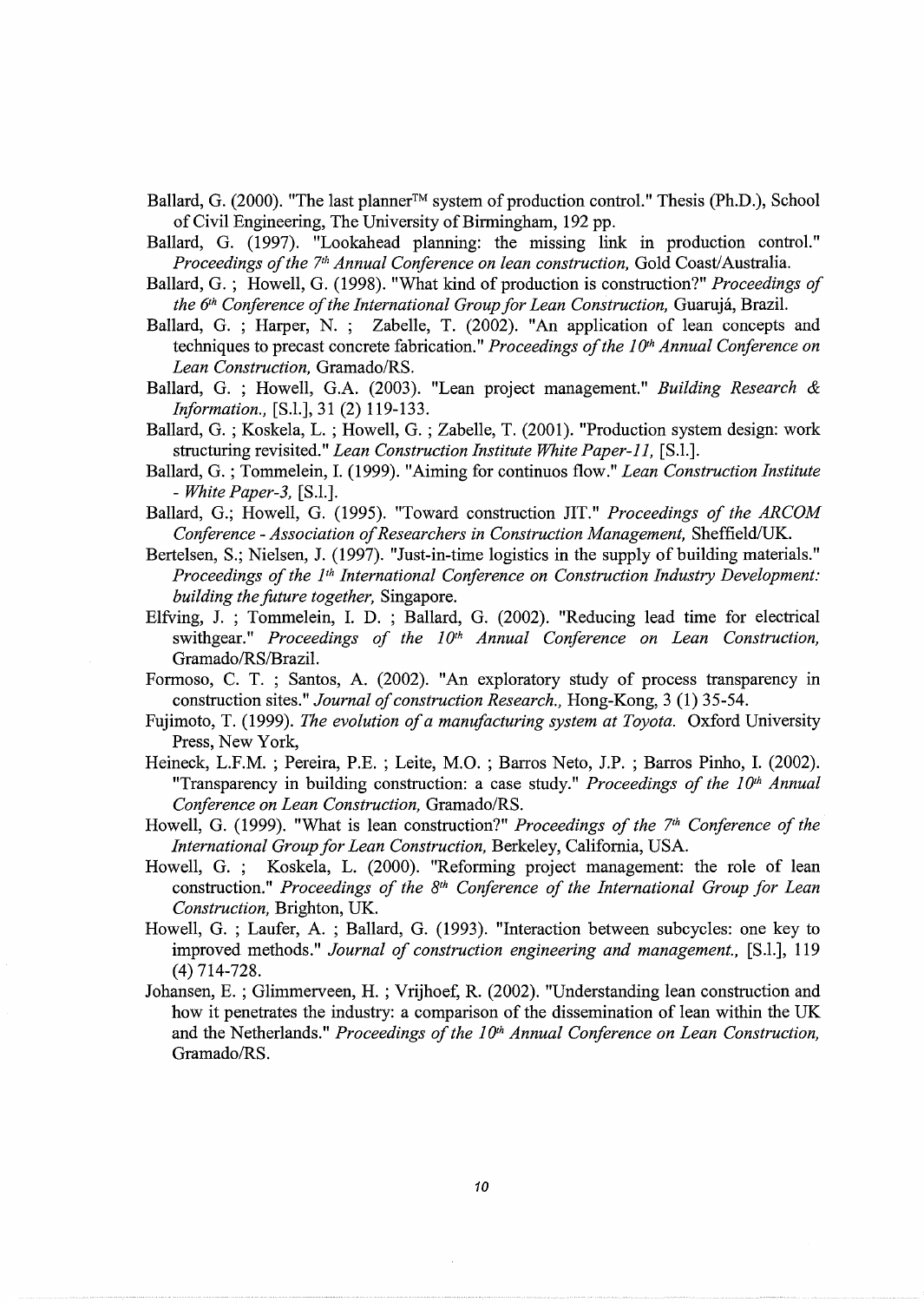- Koskela, L. (2000). "An exploration towards a production theory and its application to construction." Tese (Doctor of Technology), Technical Research Centre of Finland, VTT Building Technology, 296 pp.
- Koskela, L. (1992). "Application of the new production philosophy to construction." *Technical report n. 72,* Stanford University.
- Lean Enterprise Institute (LEI). (2003). *Lean lexikon: a graphical glossary for Lean Thinkers.* Lean Enterprise Institute Inc., Massachusetts, USA, 106 pp.
- Liker, J. (2004). *The Toyota way: 14 management principles from the world's greatest manufacturer.* McGraw-Hill, New York, 350 pp.
- Liker, J.K. (1997). *Becoming lean: inside stories of US. manufacturers.* Productivity press, Portland/OR,
- Moser, L. ; Santos, A. (2003). "Exploring the role of visual controls on mobile cell manufacturing: a case study on drywall technology." *Proceedings of the 11th Conference of the International Group for Lean Construction,* Blacksburg, Virginia, USA.
- Picchi, F.A. (2001). "System view of lean construction application opportunities." *Proceedings of the 9th Annual Conference of the International Group for lean Construction,* Singapore.
- Randolph Thomas, H. ; Horman, M.J. ; Eduard Minchin Jr.; R. ; Chen, D. (2003). "Improving labor flow reliability for better productivity as lean construction principle." *Journal of construction engineering and management.,* [S.l.], 129 (3) 251-261.
- Rother, M. (1997). "Crossroads: wich way will you tum on the road to lean?" *in:* Liker, J.K. (Editor) Becoming lean: inside stories of U.S. manufacturers Productivity press. Portland, Oregon, USA.
- Rother, M. ; Harris, R. (2002). *Creating continuous flow.* Brookline, Massachusetts, USA, 104 pp.
- Rother, M.; Shook, J. (2000). *Learning to see.* Brookline, Massachusetts, USA, 100 pp.
- Santos, A. (1999). "Application of flow principles in the production management of construction sites." Thesis (Ph.D.), School of Construction and Property Management, The University of Salford,
- Santos, A. ; Moser, L. ; Tookey, J.E. (2002). "Applying the concept of mobile cell manufacturing on the drywall process." *Proceedings of the 10<sup>th</sup> Annual Conference on lean construction,* Gramado/RS.
- Santos, A. ; Powell, J. (1999). "Potential of poka-yoke devices to reduce variability in construction." *Proceedings of the 7<sup>th</sup> Conference of the International Group for Lean Construction,* Berkeley/CA.
- Santos, A. ; Powell, J. ; Sharp, J. ; Formoso, C.T. (1998). "Principle of transparency applied to construction." *Proceedings of the 6th Annual conference of the international group for lean construction,* Guaruja/SP.
- Santos, A. ; Powell, J. A. ; Sarshar, M. (2000). "Reduction of work-in-progress in the construction environment." *Proceedings of the 8*<sup>1</sup> *h Annual Conference of the International Group for Lean Construction,* Brighton/UK.
- Santos, A. ; Powell, J.A. (2001). "Reduction of cycle-time through smaller batch sizes in english and brazilian construction sites." *Proceedings of the CIB World building congress,* Wellington/New Zealand.